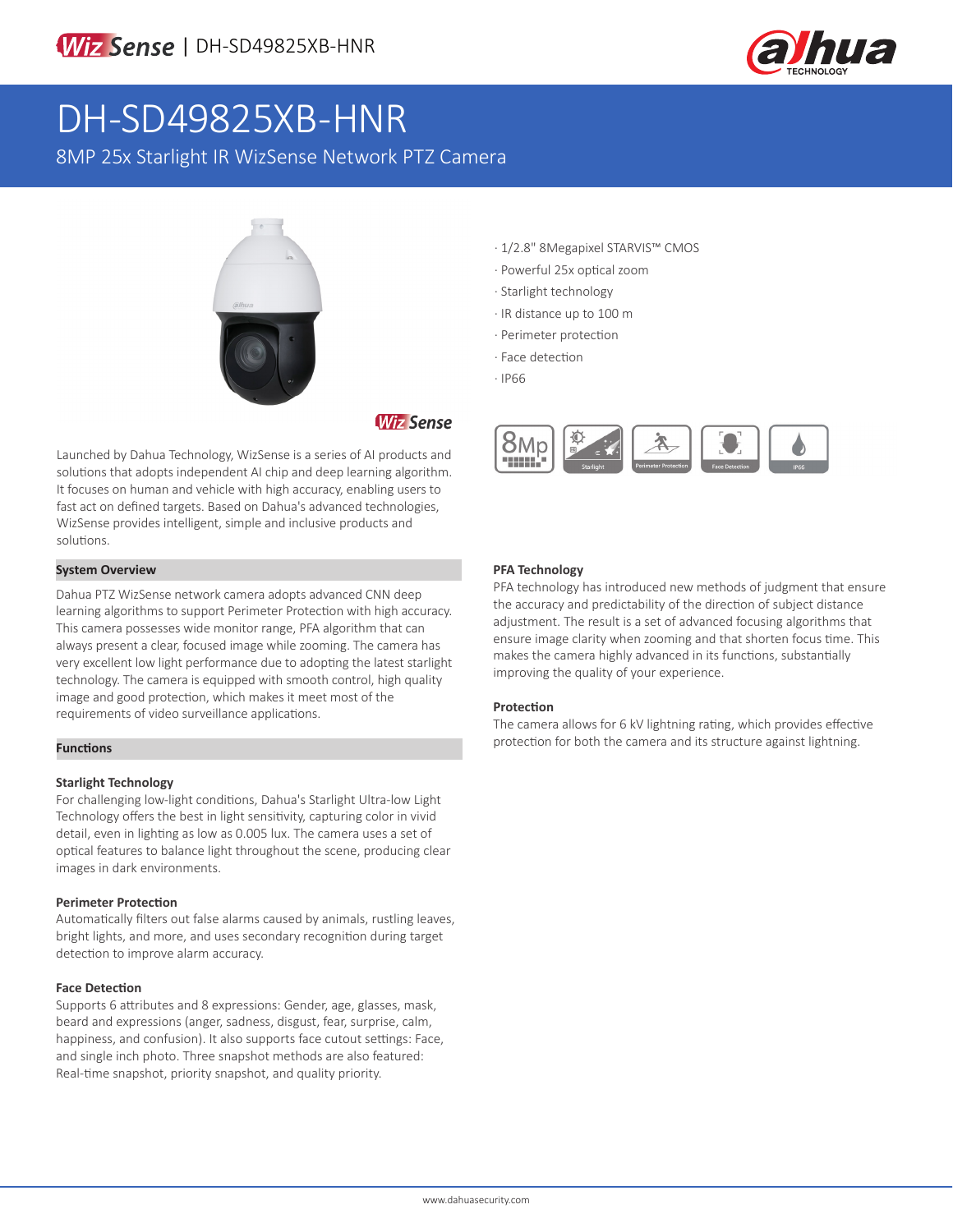# Wiz Sense | DH-SD49825XB-HNR

# **Technical Specification** Camera Image Sensor 1/2.8" CMOS Pixel 8 MP Max. Resolution 3840 (H) × 2160 (V) ROM 4 GB RAM 1 GB Electronic Shutter Speed 1/1 s-1/30,000 s Min. Illumination Color: 0.005 lux@F1.6 B/W: 0.0005 lux@F1.6 0 lux (IR light on) Illumination Distance 100 m (328.08 ft) (IR) Illuminator On/Off Control Zoom Prio; Manual; Smart IR; Off Illuminator Number 4 (IR) Lens Focal Length 5 mm–125 mm Max. Aperture F1.6–F3.6 Field of View H: 53.1°–3.4°; V: 30.4°–1.9°; D: 59.3°–3.9° Optical Zoom 25× Focus Control **Auto**; Semi-auto; Manual Close Focus Distance  $0.1 \text{ m}$ –1.5 m (0.33 ft–4.92 ft) Iris Control **Auto**; Manual DORI Distance Detect Observe Recognize Identify 2,161.4 m (7,091.21 ft) (2,836.61 ft) (1,418.31 ft) 864.6 m 432.3 m 216.1 m (708.99 ft) PTZ Pan/Tilt Range Pan: 0° to 360° endless Tilt: –15° to +90°, auto flip 180° Manual Control Speed<br>
Fitte 0.1° 120°/s Tilt: 0.1°–120°/s Preset Speed Pan: 240°/s; Tilt: 200°/s Preset 300 Tour 8 (up to 32 presets per tour) Pattern 5 Scan 5 Power-off Memory Yes Idle Motion Preset; Tour; Pattern; Scan PTZ Protocol DH-SD

Pelco-P/D (auto recognition)

lights, etc.

Tripwire and intrusion. Support alarm triggering by target types (human and vehicle). Support filtering false alarms caused by animals, rustling leaves, bright

Intelligence

IVS (Perimeter Protection)

Face Detection Yes

| SMD                      | Yes                                                                                                                                                                                                        |  |  |  |
|--------------------------|------------------------------------------------------------------------------------------------------------------------------------------------------------------------------------------------------------|--|--|--|
| Video                    |                                                                                                                                                                                                            |  |  |  |
| Video Compression        | Smart H.265+; H.265; Smart H.264+; H.264B; H.264M;<br>H.264H; MJPEG (Sub Stream 1)                                                                                                                         |  |  |  |
| Streaming Capability     | 3 streams                                                                                                                                                                                                  |  |  |  |
| Resolution               | 4K (3840 × 2160); 4M (2560 × 1440); 3M (2304 × 1296);<br>1080p (1920 × 1080); 960p (1280 × 960); 720p (1280 ×<br>720); D1 (704 × 576/704 × 480); VGA (640 × 480); CIF<br>$(352 \times 288/352 \times 240)$ |  |  |  |
| Video Frame Rate         | Main stream: 4K/4MP/1080p/1.3M/720p (1-25/30 fps)<br>Sub stream 1: D1/CIF (1-25/30 fps)<br>Sub stream 2: 1080p/1.3M/720p/CIF (1-25/30 fps)                                                                 |  |  |  |
| Bit Rate Control         | CBR; VBR                                                                                                                                                                                                   |  |  |  |
| Video Bit Rate           | H.264: 3328 kbps-8192 kbps<br>H.265: 1280 kbps-8192 kbps                                                                                                                                                   |  |  |  |
| Day/Night                | Auto (ICR); Color; B/W                                                                                                                                                                                     |  |  |  |
| BLC                      | Yes                                                                                                                                                                                                        |  |  |  |
| WDR                      | Yes                                                                                                                                                                                                        |  |  |  |
| HLC                      | Yes                                                                                                                                                                                                        |  |  |  |
| <b>White Balance</b>     | Auto; indoor; outdoor; tracking; manual; sodium lamp;<br>natural light; street lamp                                                                                                                        |  |  |  |
| Gain Control             | Auto; Manual                                                                                                                                                                                               |  |  |  |
| Noise Reduction          | 2D NR; 3D NR                                                                                                                                                                                               |  |  |  |
| <b>Motion Detection</b>  | Yes                                                                                                                                                                                                        |  |  |  |
| Region of Interest (RoI) | Yes                                                                                                                                                                                                        |  |  |  |
| Image Stabilization      | EIS                                                                                                                                                                                                        |  |  |  |
| Defog                    | Electronic defog                                                                                                                                                                                           |  |  |  |
| Digital Zoom             | $16\times$                                                                                                                                                                                                 |  |  |  |
| Image Rotation           | $180^\circ$                                                                                                                                                                                                |  |  |  |
| Privacy Masking          | Up to 24 areas can be set, with up to 8 areas in the<br>same view                                                                                                                                          |  |  |  |
| S/N Ratio                | $\geq$ 55 dB                                                                                                                                                                                               |  |  |  |
| Audio                    |                                                                                                                                                                                                            |  |  |  |
| Audio Compression        | G.711a; G.711Mu; G.726; MPEG2-Layer2; G722.1;<br>G.729; G.723                                                                                                                                              |  |  |  |
| Network                  |                                                                                                                                                                                                            |  |  |  |
| Network Port             | RJ-45 (10/100 Base-T)                                                                                                                                                                                      |  |  |  |
| Network Protocol         | HTTP; HTTPS; IPv4; RTSP; UDP; SMTP; NTP; DHCP; DNS;<br>DDNS; IPv6; 802.1x; QoS; FTP; UPnP; ICMP; SNMP v1/<br>v2c/v3 (MIB-2); IGMP; ARP; RTCP; RTP; PPPoE; TCP;<br><b>RTMP</b>                              |  |  |  |
| Interoperability         | ONVIF Profile S&G&T CGI                                                                                                                                                                                    |  |  |  |
| User/Host                | 20 (total bandwidth: 64 MB)                                                                                                                                                                                |  |  |  |
| Storage                  | FTP; Micro SD card (256 GB)                                                                                                                                                                                |  |  |  |
| Browser                  | IE 7 and later versions<br>Chrome 42 and earlier versions<br>Firefox 52 and earlier versions<br>Safari                                                                                                     |  |  |  |
| Management Software      | Smart PSS; DSS; DMSS; Easy4ip; IVSS; Player;<br>Configtool; NVR; Smart Player                                                                                                                              |  |  |  |
|                          |                                                                                                                                                                                                            |  |  |  |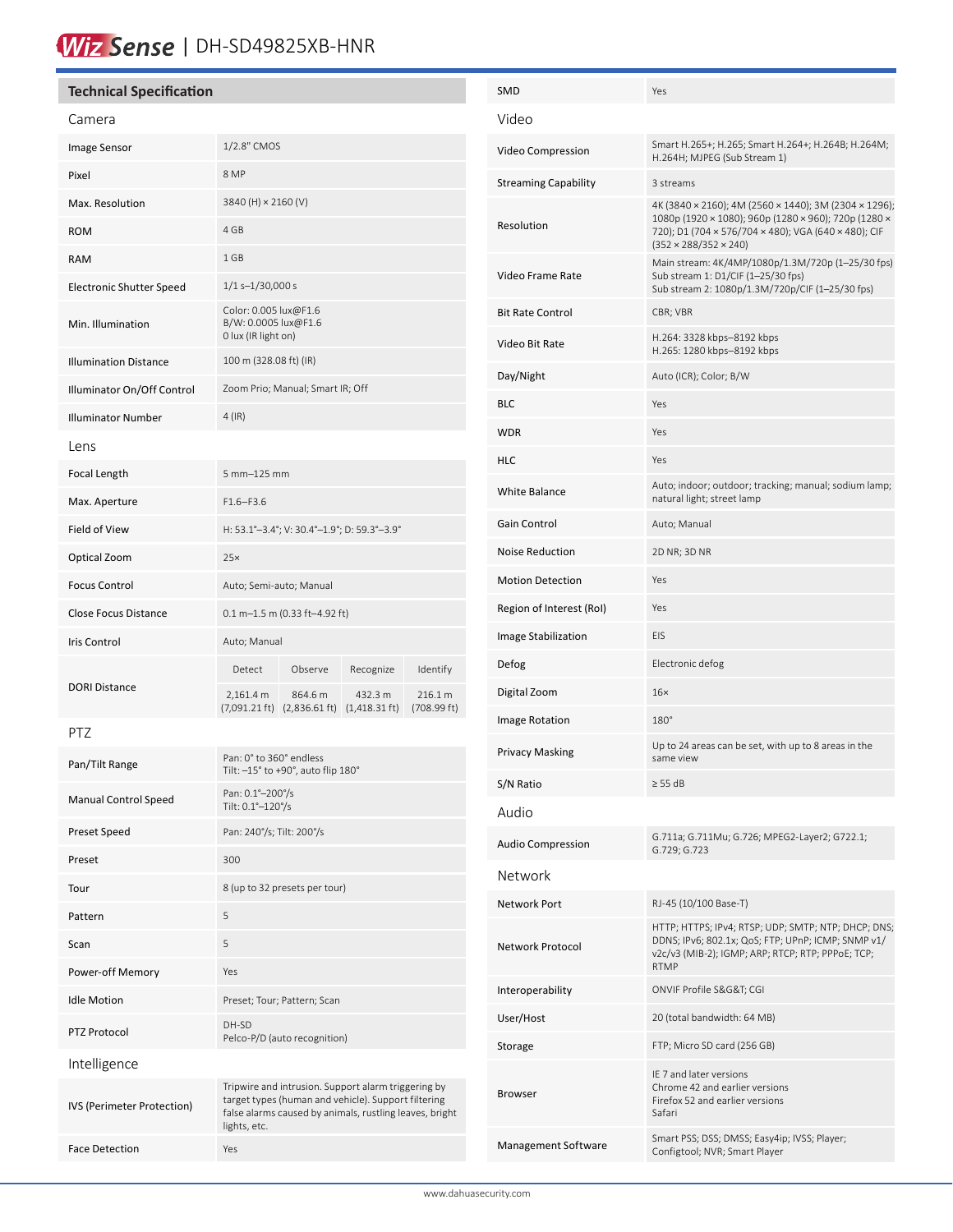# Wiz Sense | DH-SD49825XB-HNR

| <b>Mobile Client</b>         | iOS; Android; iPhone; iPad                                                                                                                                        |
|------------------------------|-------------------------------------------------------------------------------------------------------------------------------------------------------------------|
| Certification                |                                                                                                                                                                   |
| Certifications               | CE: EN55032/EN55024/EN50130-4<br>FCC: Part15 subpartB, ANSI C63.4-2014<br>UL: UL60950-1+CAN/CSA C22.2, No. 60950-1                                                |
| Port                         |                                                                                                                                                                   |
| Audio Input                  | 1 channel                                                                                                                                                         |
| <b>Audio Output</b>          | 1 channel                                                                                                                                                         |
| Two-way Audio                | Yes                                                                                                                                                               |
| Alarm Input                  | 2 channel, digital input (0-5 VDC)                                                                                                                                |
| Alarm Output                 | 1 channel                                                                                                                                                         |
| Alarm Linkage                | Capture; preset; tour; pattern; recordings on SD card;<br>alarm digital input; send email                                                                         |
| <b>Alarm Event</b>           | Motion/tampering detection; audio detection;<br>network disconnection detection; IP conflict detection;<br>memory card state detection; memory space<br>detection |
| Power                        |                                                                                                                                                                   |
| Power Supply                 | 12 VDC, 3 A (± 10%)<br>PoE+ (802.3at)                                                                                                                             |
| Power Consumption            | Basic: 9.8 W<br>Max.: 20 W (illuminator)                                                                                                                          |
| Fnvironment                  |                                                                                                                                                                   |
| <b>Operating Temperature</b> | -40 °C to +70 °C (-40 °F to +158 °F)                                                                                                                              |
| <b>Operating Humidity</b>    | $\leq 95\%$                                                                                                                                                       |
| Protection                   | IP66; TVS 6000 V lightning proof; surge protection;<br>voltage transient protection                                                                               |
| Structure                    |                                                                                                                                                                   |
| <b>Product Dimensions</b>    | 269.9 mm × $\Phi$ 160 mm (10.62" × $\Phi$ 6.30")                                                                                                                  |
| Net Weight                   | 3.0 kg (6.61 lb)                                                                                                                                                  |
| Gross Weight                 | 4.3 kg (9.48 lb)                                                                                                                                                  |
|                              |                                                                                                                                                                   |

| <b>Ordering Information</b>  |                  |                                            |  |  |
|------------------------------|------------------|--------------------------------------------|--|--|
| Type                         | Model            | Description                                |  |  |
| 8M<br>Wizsense<br>PTZ Camera | DH-SD49825XB-HNR | 8MP 25x Starlight IR PTZ AI Network Camera |  |  |
|                              | SD49825XB-HNR    | 8MP 25x Starlight IR PTZ AI Network Camera |  |  |
|                              | PFB305W          | Wall Mount Bracket                         |  |  |
|                              | DC12V/3A         | Power Adapter                              |  |  |
|                              | <b>PFA111</b>    | Mount Adapter                              |  |  |
|                              | PFB300C          | Ceiling Mount Bracket                      |  |  |
|                              | PFB301C          | Ceiling Mount Bracket                      |  |  |
| Accessories                  | <b>PFA151</b>    | Corner Mount Bracket                       |  |  |
|                              | PFB303S          | Parapet Mount Bracket                      |  |  |
|                              | PFB301S-E        | Plane Mount Bracket                        |  |  |
|                              | <b>PFA150</b>    | Pole Mount Bracket                         |  |  |
|                              | <b>PFA120</b>    | Junction Box                               |  |  |
|                              | <b>PFA140</b>    | Water-proof Power Box                      |  |  |

# **Accessories**

#### Included:



Wall Mount Bracket

 DC12V/3A Power Adapter

# Optional:







 PFB300C Ceiling Mount Bracket



 PFB301C Ceiling Mount Bracket



 PFA151 Corner Mount Bracket

 PFA111 Mount Adapter



 PFB303S Parapet Mount Bracket

 PFA120 Junction Box

 PFB301S-E Plane Mount Bracket

 PFA150 Pole Mount Bracket



PFA140